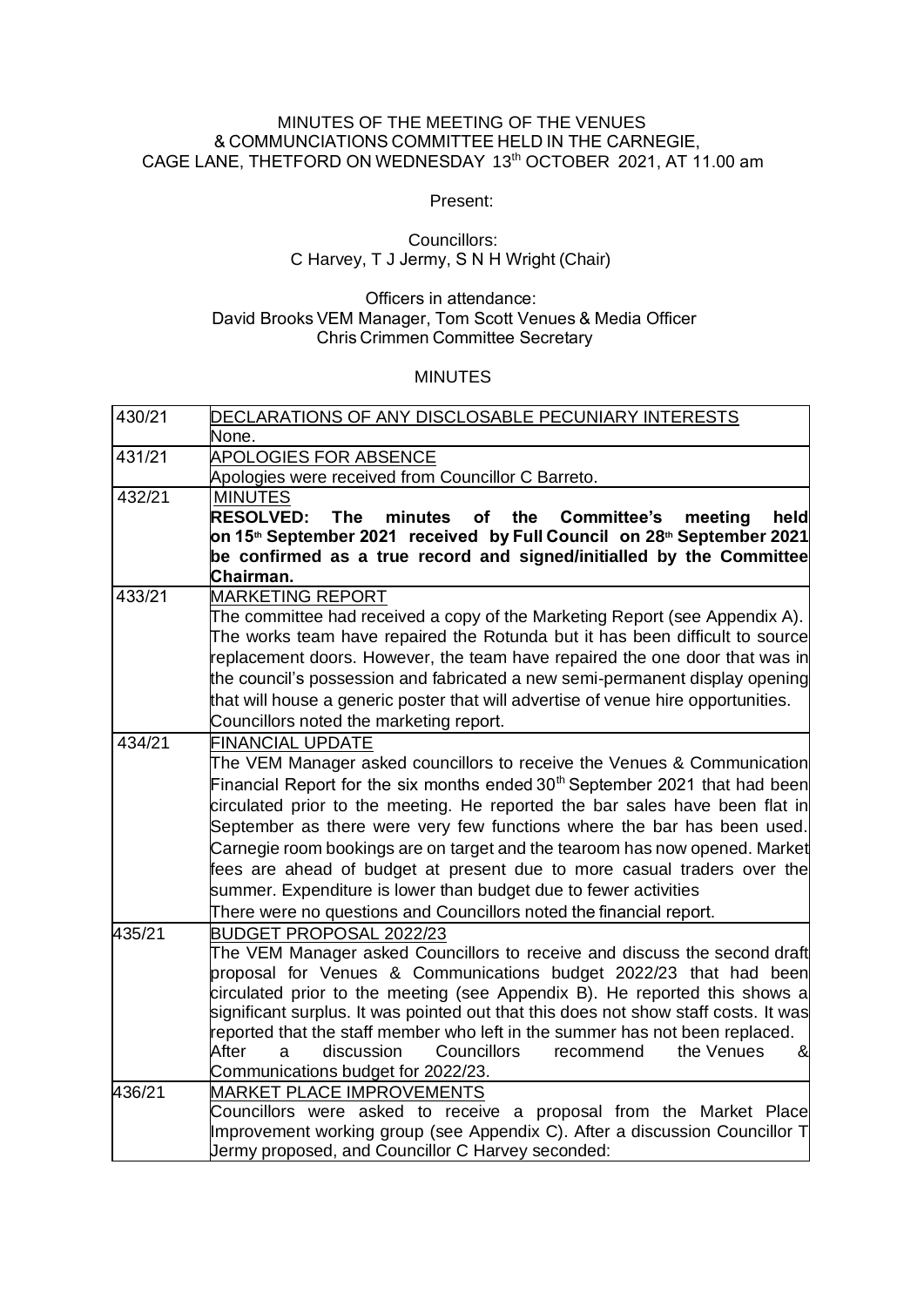|        | <b>RESOLVED: That the Venues and Communication Committee ask that the</b><br>two options shown below are taken to Full Council as agenda item for a<br>decision to be made on the options below:<br><b>Option 1</b><br>Full Council to decide to close the Market Place as a Car Park, a decision<br>supported by Guildhall Heritage Hub Public Consultation Survey in 2018,<br>to develop into a safe space for events, improved seating, greening up and<br>delivery of a calendar of family activities.<br><b>Option 2</b><br>Full Council to decide to reopen open the Market Place as a free Car Park<br>reduced by two car parking bays as a result of the extended Guildhall<br>entrance steps and ramp, with the exception of weekly Markets and<br>Thetford Town Council town events. |
|--------|------------------------------------------------------------------------------------------------------------------------------------------------------------------------------------------------------------------------------------------------------------------------------------------------------------------------------------------------------------------------------------------------------------------------------------------------------------------------------------------------------------------------------------------------------------------------------------------------------------------------------------------------------------------------------------------------------------------------------------------------------------------------------------------------|
| 437/21 | REVIEW APPLICATION TO WAIVER VENUES HIRE FEE<br>The VEM Manager asked Councillors to receive applications to waiver the<br>Venue Hire fees from:<br>1. Wood Green Animal Shelter - 4 meeting per year in King's House<br>2. Thetford Municipal & United Charities - Use of the Carnegie at a<br>concession on a Thursday evening total cost £100.<br>After a discussion Councillor S Wright proposed and Councillor C Harvey<br>seconded:<br>RESOLVED: That Thetford Town Council allow these concessions as<br>listed.                                                                                                                                                                                                                                                                        |
| 438/21 | <b>COMPLIMENTS &amp; COMPLAINTS</b><br>David I have almost a page of comments, but can you write one or two<br>paragraphs summing up the complaint and how you answered them - thanks                                                                                                                                                                                                                                                                                                                                                                                                                                                                                                                                                                                                          |
| 439/21 | <b>COMMUNITY ENGAGEMENT</b><br>The Council makes weekly posts on social media on the markets.                                                                                                                                                                                                                                                                                                                                                                                                                                                                                                                                                                                                                                                                                                  |
| 440/21 | <b>COMMITTEE OFFICERS UPDATE</b><br>None.                                                                                                                                                                                                                                                                                                                                                                                                                                                                                                                                                                                                                                                                                                                                                      |

Chairman.

## **APPENDIX A**

## **MARKETING REPORT – 13/10/2021**

## **Report by Tom Scott (Venues & Media Officer)**

## **ACTIONS**

## **Podcast**

For the latest episode of the podcast, we opted to try something different which was to pack up the media equipment and broadcast from a different location with Growkids at the Charles Burrell Centre.

This created a few problems as the room was not purpose built like the Media Suite, and we experienced background noise from other parties, and a less-than-ideal lighting situation.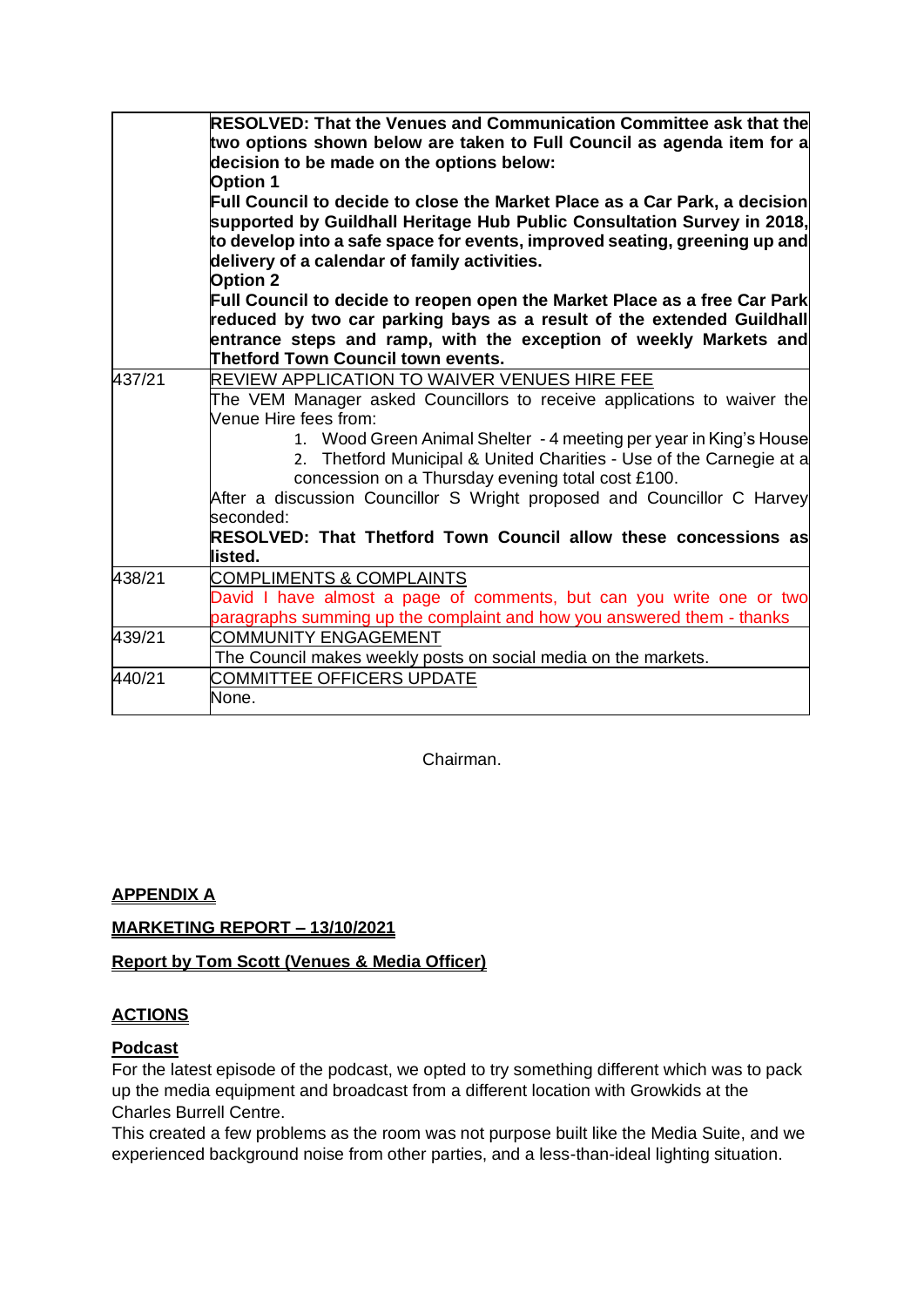Despite that the latest episode has seen good success being the most viewed podcast since the first episode.

Due to the issues found when broadcasting elsewhere we will have to plan more in advance of how best we can produce our podcast recording however it is something we wish to develop further in the future, to highlight groups or individuals who need to showcase their facilities and activities.

### **Marketing Campaigns**

Further to our commitments at the last V&C meeting we have started to set up more locations to display physical posters and advertisements. As we are limited on dedicated poster sites, so in the first instance we have taken advantage of locations that we have more control over such as the

the Carnegie and have put up have two A0-sizes poster cabinets on the outer wall on the Raymond Street side of the building. One of the cabinets will display upcoming events for the next three months and will be rotated every two months, the other will host event specific posters that we really want to push.

The plan is to create a number of these larger-general poster sites and there will be more installed in the coming months.

This is an extremely low-cost form of advertisement in quite a high-profile location, so it should be a fantastic use of our resources.

In addition to the above, the works team have repaired the Rotunda, it has been difficult to source replacement doors however the team have repaired the one in our procession and fabricated a new semi-permanent display opening that will house a generic poster that will advertise of venue hire opportunities. I expect these poster sites to be constantly occupied, but in case there are ever any empty spaces, 'filler' posters have been created which can make sure there are no blank spaces in the Rotunda.

On top of this, we have started using a monitor in The Carnegie foyer to display short advertising videos sent to us by the organisers of upcoming events. The area is used as a registration desk for attendees at event and weekly hire events so is a great opportunity to showcase in this format those upcoming as attendees have a bit more time to absorb the information displayed.

As the news of events happening with the council spreads, we are receiving opportunities to advertise further, this past we the Carnegie & Guildhall Complex be featured on BBC Radio Norfolk as a key part of their show and in return Katie & I we received some airtime to talk about all the upcoming events and work done by the team.

The Guildhall Tea Room has reopened, and both Janet & Baiba have been given access to post on the Tea Room social media page and this has been very successful in spreading the word and has seen a lot of viewing activity and good comments from the public.

#### **Newsletter/Website**

The Carnegie website has seen some changes since the last report, with some considerable work being put in to make it more user-friendly, and to improve the formatting.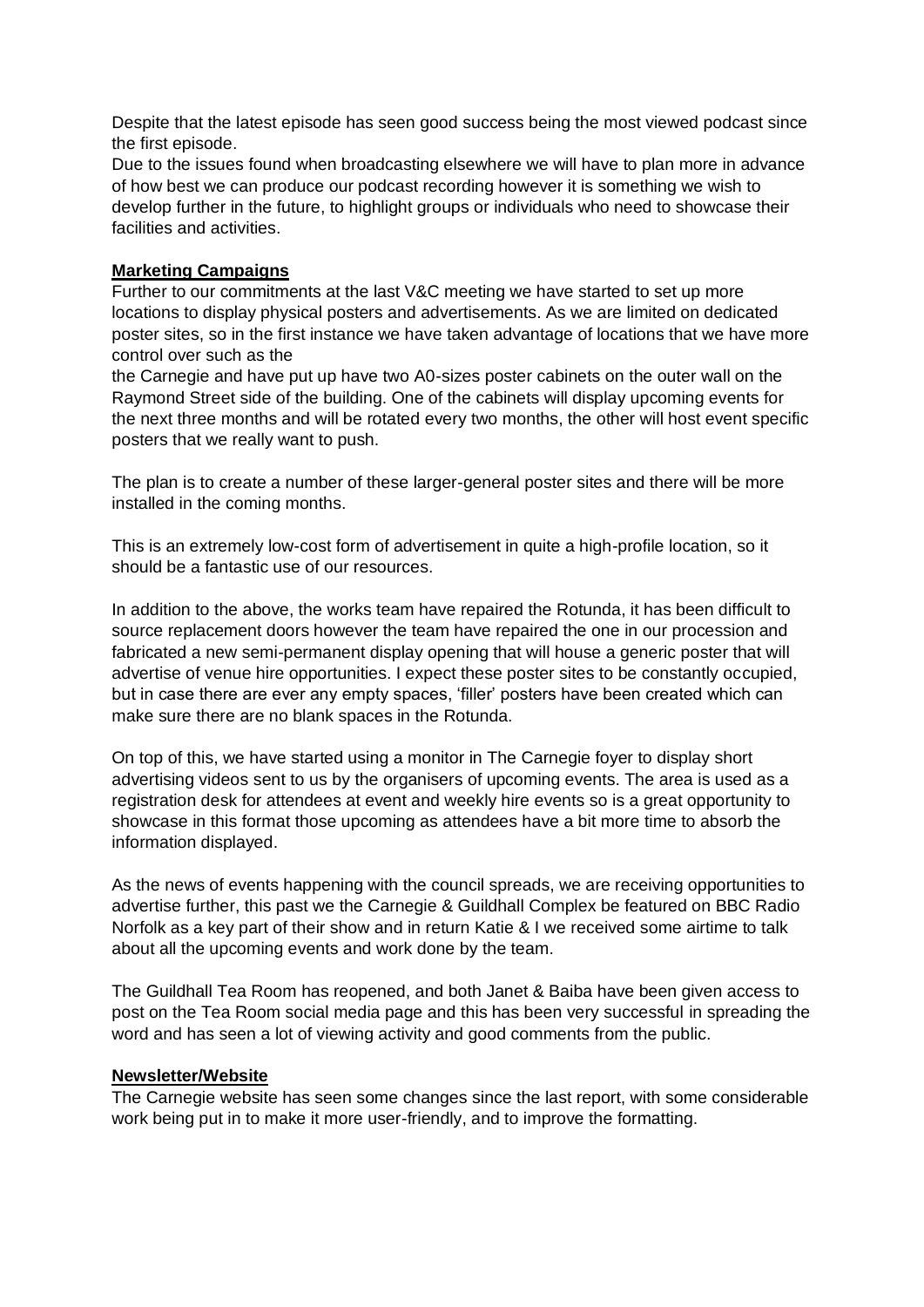Previously, making changes to event listings would take a very long time and was prone to display issues, after some effort we've managed to make it more streamlined and adding/removing events is now much faster to edit.

The Monthly newsletter continues to be sent out featuring all the upcoming events. This has been made far easier to create thanks to the formatting done on the website. The last issue was sent to the over 400 emails on our mailing list and was our most successful one yet, being opened by 46% of all recipients which was over double any previous newsletter.

At a previous V&C meeting, councillors asked if they could receive these newsletters at their personal emails rather than council emails. If councillors would like to join this mailing list, they can do so by going to<https://www.thecarnegiethetford.com/> and click the 'subscribe' link at the bottom.

## **MONTHLY OBSERVATIONS**

As the Guildhall Tea Room has now opened, it has been receiving a huge spike in activity from previous months, as it used to be largely inactive. This rate of growth won't continue as it is currently, but it's great to see the page hit the ground running.

The highest rated post of this month comes from The Guildhall Tea Rooms reopening, which saw 6.6k views and over 400 engagements. This also saw 120 shares/comments, most of which were people commenting that they're glad to see it open again.

The next highest rated post came from The Carnegie & Guildhall Complex, with a post showing the stage and rehearsals for the weekends 'Holmes & Kable' performance on The Marketplace. This received over 2.7k views, over 270 engagements and over 20 shares.

As an extra note, this performance was so popular that more performances were done on the following weekend. While this is likely due to the public nature of the performance, having shows/events that sell out and/or must run more shows due to popularity is great marketing as it creates a demand to purchase tickets ahead of time.

### **SOCIAL MEDIA DATA**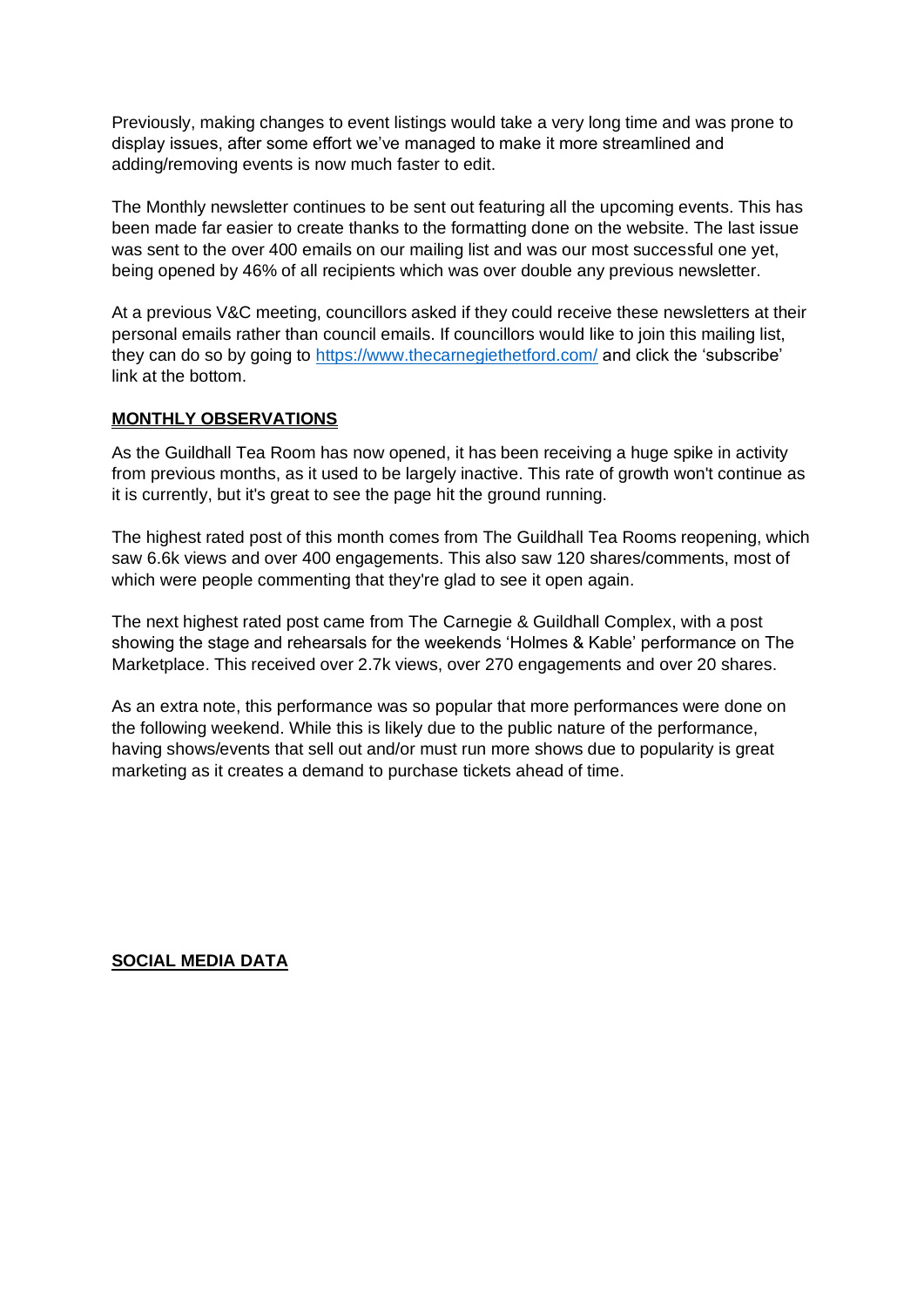

**Thetford Town Council Facebook**



**Mayor of Thetford Facebook**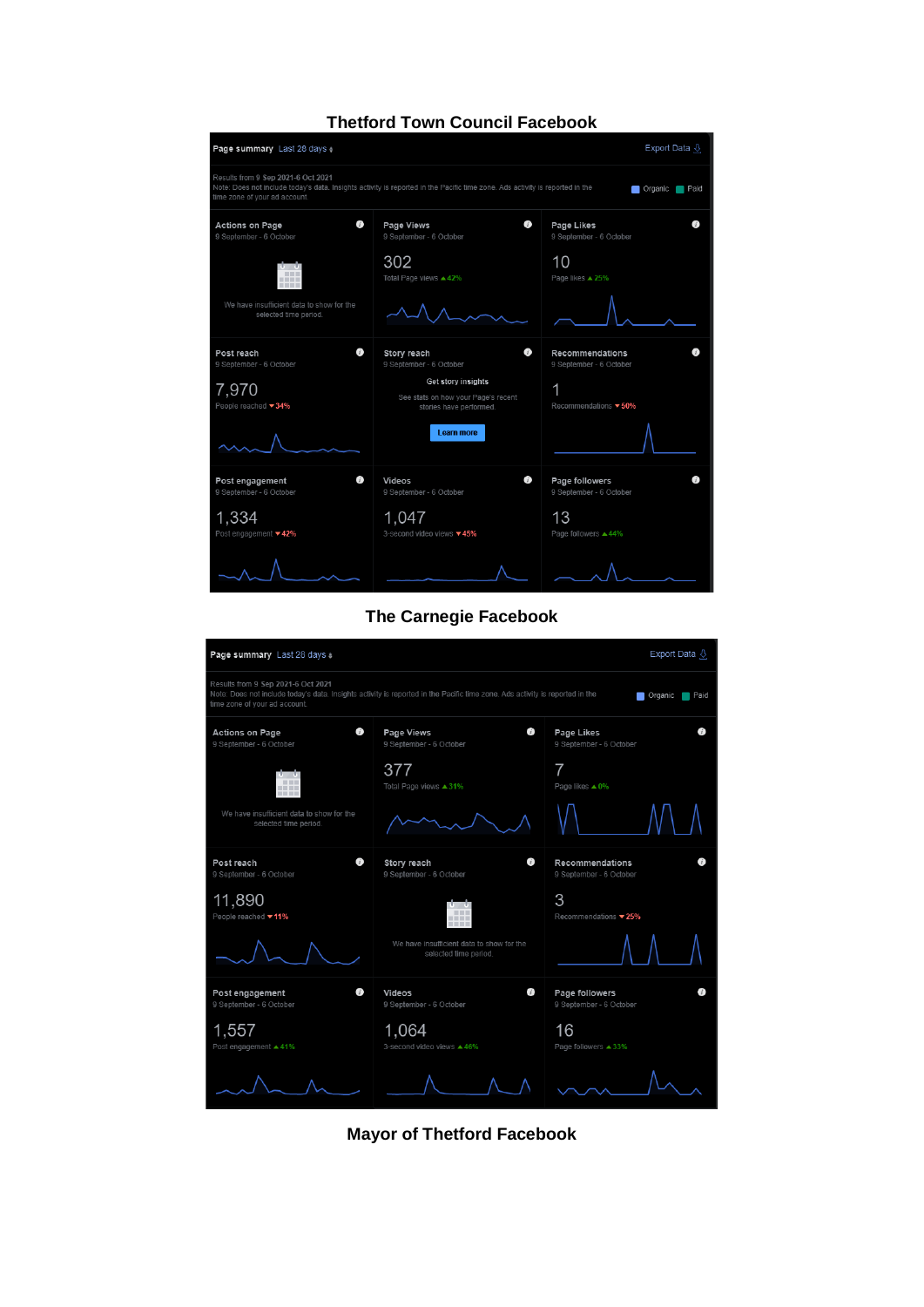

#### **The Guildhall Tea Room Facebook**

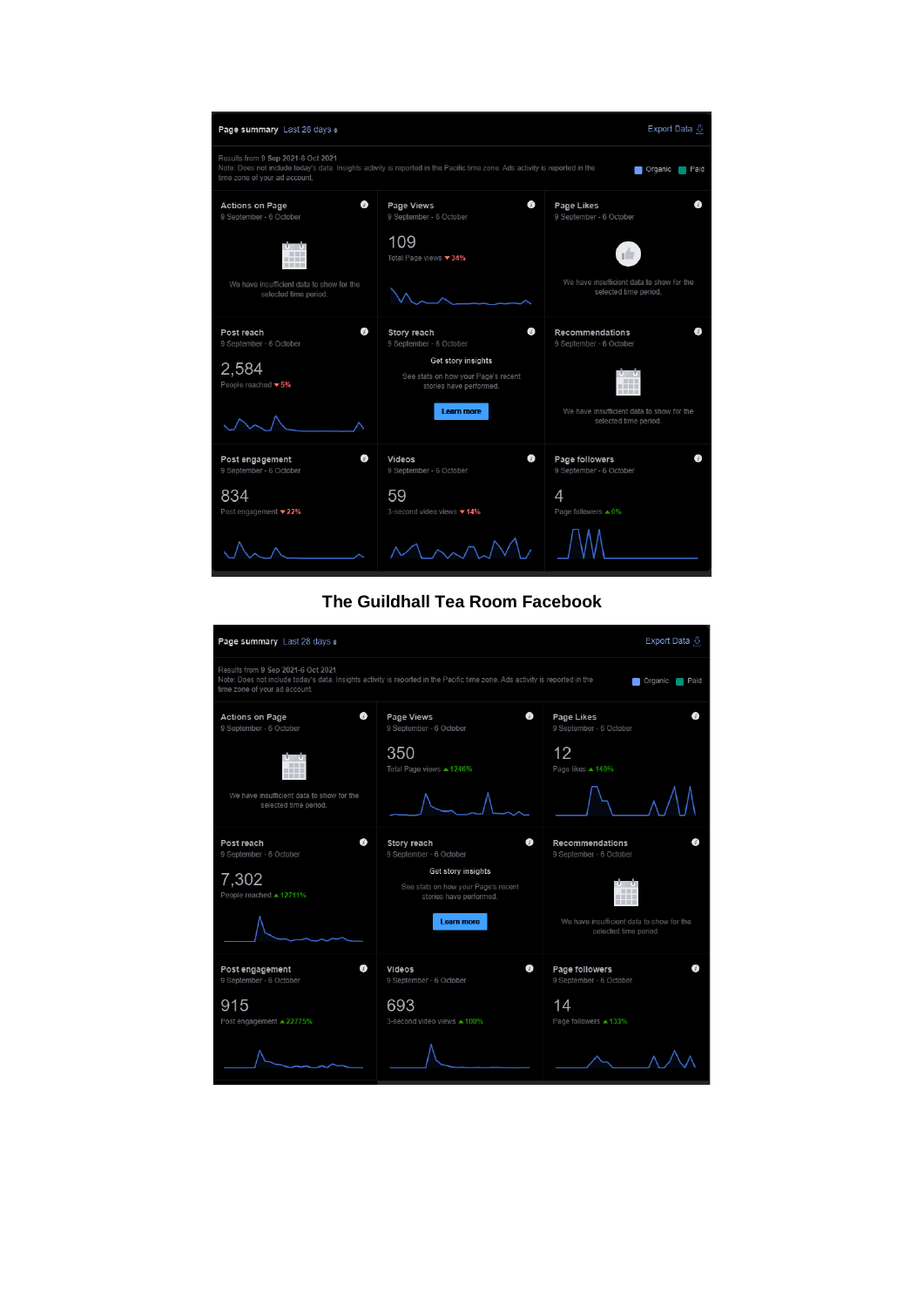### **APPENDIX B**

|              |                                    | <b>THETFORD TOWN COUNCIL</b>      |               |               |               |               |
|--------------|------------------------------------|-----------------------------------|---------------|---------------|---------------|---------------|
|              |                                    | <b>SUMMARY OPERATIONAL BUDGET</b> |               |               |               |               |
|              | FOR THE YEAR ENDING 31 MARCH 2023  |                                   |               |               |               |               |
|              |                                    | <b>INCOME</b>                     |               |               |               |               |
|              | <b>VENUES AND COMMUNICATIONS</b>   | 2018-19                           | 2019-20       | 2020-21       | 2021-22       | 2022-23       |
| N/C          | <b>NAME</b>                        | <b>ACTUAL</b>                     | <b>ACTUAL</b> | <b>ACTUAL</b> | <b>BUDGET</b> | <b>BUDGET</b> |
|              |                                    | £                                 | £             | £             | £             | £             |
| 4200         | <b>Bar Takings</b>                 | 31,392                            | 39,621        | 820           | 16,868        | 32,000        |
| 4202         | Carnegie Hire                      | 27,330                            | 33,143        | 4,606         | 26,737        | 38,000        |
| 4204         | <b>Guildhall Hire</b>              | 14,325                            | 11,745        | 2,025         |               |               |
| 4206         | <b>Guildhall Catering</b>          | 12,442                            | 12,376        | 224           | 4,700         | 12,000        |
| 4208         | <b>Grants Received</b>             | 9,970                             |               |               |               |               |
| 4210         | Events Income                      | 11,386                            | 5,959         | 766           | 1,535         | 3,500         |
| 4215         | Box office income                  |                                   | 636           |               | 270           | 750           |
| 4220         | <b>Fees/Donations Receved</b>      |                                   | 108           |               |               |               |
| 4224         | Sponsorship                        |                                   | 21            |               |               |               |
| 4240         | Market Square                      | 13,640                            | 14,889        | 11,392        | 19,295        | 18,000        |
| 4245         | <b>Specialist Markets</b>          |                                   |               |               | 1,220         | 2,500         |
| <b>TOTAL</b> |                                    | 120,485                           | 118,498       | 19,385        | 70,625        | 106,750       |
|              |                                    | <b>EXPENDITURE</b>                |               |               |               |               |
|              | <b>VENUES AND COMMUNICATIONS</b>   | 2018-19                           | 2019-20       | 2020-21       | 2021-22       | 2022-23       |
| N/C          | <b>NAME</b>                        | <b>ACTUAL</b>                     | <b>ACTUAL</b> | <b>BUDGET</b> | <b>BUDGET</b> | <b>BUDGET</b> |
|              |                                    | £                                 | £             | £             | £             | £             |
| 5200         | <b>Bar Purchase</b>                | 15,341                            | 21,132        | 2,798         | 11,022        | 12,800        |
| 5205         | Bar consumables                    |                                   |               | 188           | 3,430         | 2,400         |
| 5208         | Lease of Equipment                 |                                   |               |               | 900           | 2,800         |
| 5210         | <b>Catering Purchases</b>          | 10,427                            | 9,736         | 197           | 2,092         | 4,000         |
| 5215         | Catering consumables               |                                   |               |               | 314           | 500           |
| 5220         | <b>Building maintenance</b>        | 28,562                            | 11,697        | 1,496         | 960           | 1,500         |
| 5225         | Minor Furniture and Equipment      |                                   |               |               | 875           | 1,000         |
| 5240         | Events expenses                    | 23,728                            | 15,627        | 1,278         | 2,894         | 3,500         |
| 5250         | Newsletters and publications       | 1,070                             | 60            | 12            |               |               |
| 5255         | Website costs                      |                                   |               |               | 1,590         | 1,600         |
| 5252         | Printing and advertising           | 1.514                             |               |               |               |               |
| 5260         | Box office website & digital media | 1,369                             | 1,761         | 2,765         | 133           | 250           |
| 5286         | Mkt Maintenance & Repairs          | 2,484                             | 618           | 1,138         | 1,000         | 750           |
| 5288         | <b>Specialist Markets Expenses</b> |                                   |               |               | 200           | 1,250         |
| 5280         | Marketing and communications       |                                   |               |               | 3,542         | 3,500         |
| 5281         | <b>Entertainment licencing</b>     |                                   |               |               | 650           | 2,500         |
| <b>TOTAL</b> |                                    | 84,496                            | 60,631        | 9,873         | 29,602        | 38,350        |
| <b>NET</b>   |                                    |                                   |               | 9,512         | 41,023        | 68,400        |
|              | <b>VENUES AND COMMUNICATIONS</b>   | 35,989                            | 57,867        |               |               |               |
|              |                                    |                                   |               |               |               |               |
|              |                                    |                                   |               |               |               |               |
|              |                                    |                                   |               |               |               |               |
|              |                                    |                                   |               |               |               |               |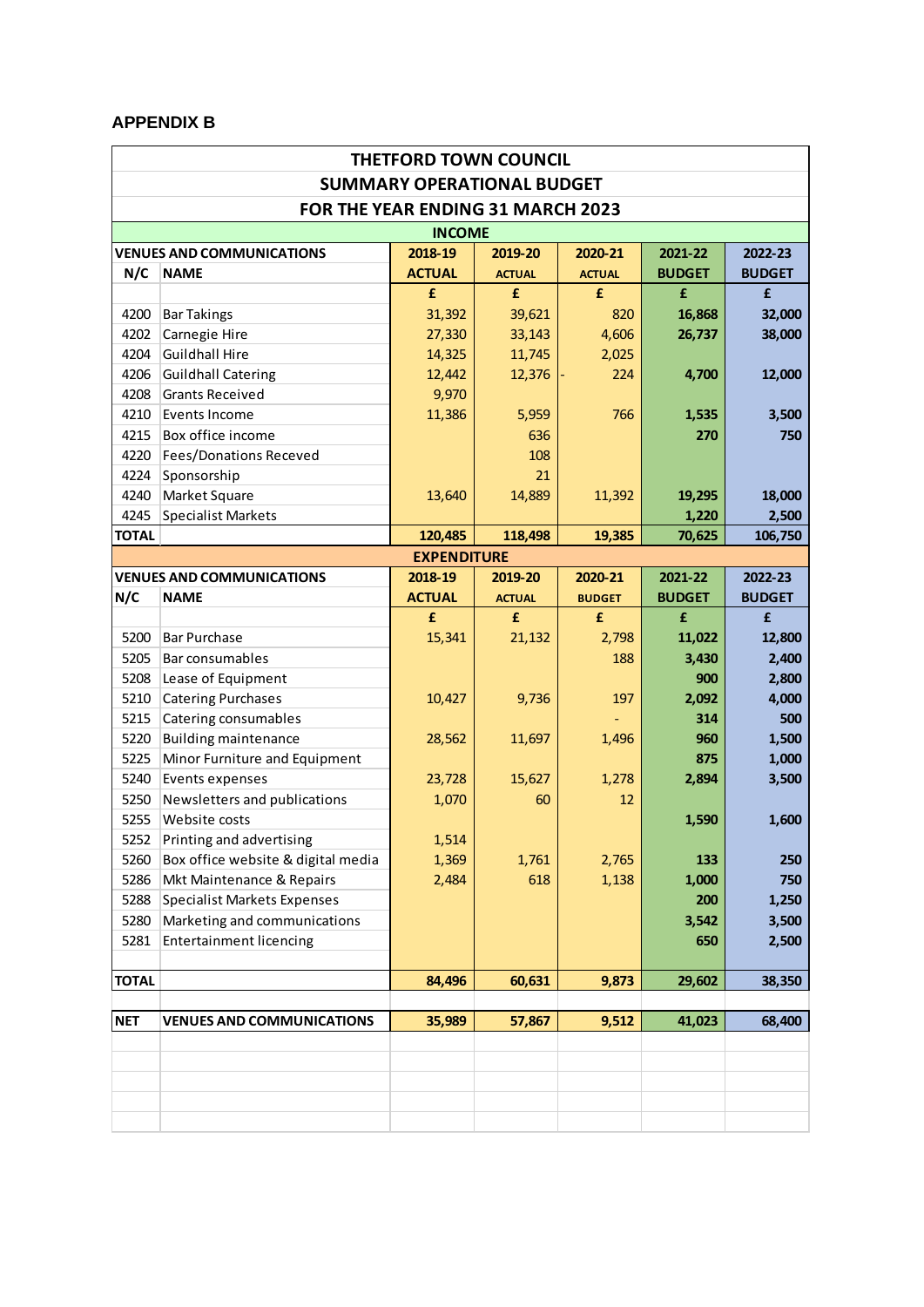### **APPENDIX C**

#### **Thetford Market Place Steering Group**

#### **Proposed development plan**

#### **Background**

As part of the accessibility improvements to the Guildhall the new steps and ramp meant that the Market Place was closed during the construction phase which coincided with the desire for extra external space for users of the Red Lion during the Covid restrictions. A working group was set and in January 2021 it concluded that it would accept the views of the public consultation to support the closure of the Market Place and create a safer public space. The working group proposal has been discussed by the Venues and Marketing committee and Amenities, Land and Property committee.

The council now needs to ratify this proposed decision; that being not to reopen the area as a car park in order to make more use of the area as a traffic free amenity space and allow more town events to be delivered whilst maintaining the use for the Tuesday and Saturday markets and the annual service of remembrance. The decision would also allow the provision of extra seating for users of the Guildhall Tea Rooms, The Red Lion and The British Legion as well as casual users wishing to sit and take in the atmosphere of the historic area.

In order to achieve this long term aspiration there are a number of improvements required to make the area more attractive and suitable for these uses. These are listed below and have been separated into short, medium and long term actions and are obviously dependent upon funding becoming available.

| <b>Action</b>                                       | <b>Status</b>     | <b>Cost and funding source</b> |
|-----------------------------------------------------|-------------------|--------------------------------|
| Complete Guildhall steps handrails                  | Awaiting delivery | No extra funding required      |
| Complete Guildhall entrance modifications to        | Scheduled works   |                                |
| deter pigeons                                       | (in-house)        |                                |
| Replace non matching windows in Guildhall           | Obtaining quotes  |                                |
| Large Court                                         |                   |                                |
| Install new signage for The Guildhall entrance      |                   |                                |
| Remove low level bollards along shambles            |                   | £2k                            |
| area                                                |                   |                                |
| Repair broken pavers with reclaimed slabs           |                   | £2k                            |
| Install electricity supply to Guildhall Street side |                   | £15k                           |
| Provide 2 heritage lamps on Shambles                |                   | £5k                            |
| Remove parking space markings                       |                   | £2k                            |
| Provide interpretation panel for Guildhall          |                   | £5k                            |
| Murals on barrier overlooking Carnegie wall         |                   |                                |
| Provide outside seating for Guildhall tearoom       |                   | E2k                            |
| Agree permanent outdoor space for Red Lion          |                   | Wetherspoon's cost             |
| Agree lets for Shambles units                       |                   |                                |
|                                                     |                   |                                |

#### **Short Term**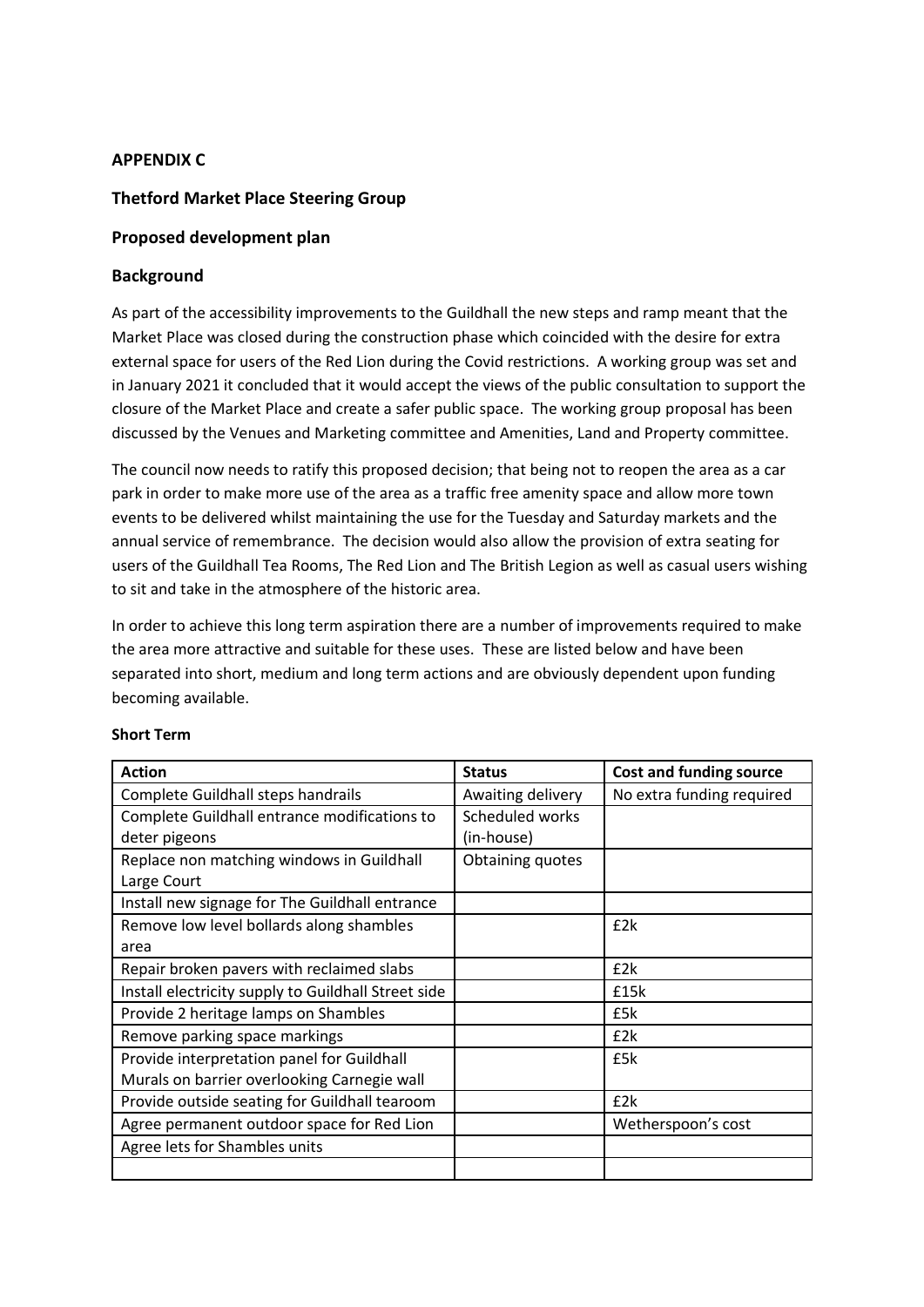| Continue to deliver Guildhall project events   |  |
|------------------------------------------------|--|
| Develop community events that can make use     |  |
| of Market Place as venue and improving         |  |
| footfall to Guildhall                          |  |
| Market Guildhall as venue                      |  |
| Carry out repairs to British Legion            |  |
| Provide access ramp to British Legion building |  |
| in keeping with new Guildhall ramp             |  |
| Remove Czech memorial on Guildhall and         |  |
| provide rededicated polished granite           |  |
| memorial at King's House                       |  |

### **Medium Term**

| <b>Action</b>                                       | <b>Status</b> | <b>Cost and funding source</b> |
|-----------------------------------------------------|---------------|--------------------------------|
| Agree programme of town events, specialist          |               | Potentially only costs staff   |
| markets to be delivered on Market Place             |               | time organising.               |
| Agree lighting scheme for Market Place and          |               | f2k                            |
| Guildhall                                           |               |                                |
| Repair broken pavers with reclaimed slabs           |               | E2k                            |
| Install electricity supply to Guildhall Street side |               | £15k                           |
| Provide 2 heritage lamps on Shambles                |               | £5k                            |
| Remove parking space markings                       |               | E2k                            |
| Provide interpretation panel for Guildhall          |               | £5k                            |
| Murals on barrier overlooking Carnegie wall         |               |                                |
| Provide outside seating for Guildhall tearoom       |               | E2k                            |
| Provide moveable planters to section Guildhall      |               | £6k                            |
| tearoom seating area                                |               |                                |

# **Long Term**

| <b>Action</b>                                  | <b>Status</b> | <b>Cost and funding source</b> |
|------------------------------------------------|---------------|--------------------------------|
| Resurface Market Place with more aesthetic     |               |                                |
| surface including paths around Guildhall and   |               |                                |
| Dad's Army forecourt.                          |               |                                |
| Provide continuous route to Market Place       |               |                                |
| from King Street by means of speed table at    |               |                                |
| top of Well Street and surface to match that   |               |                                |
| existing King Street to encourage footfall to  |               |                                |
| Market Place                                   |               |                                |
| Provide points of interest around Market Place |               |                                |
| potentially using plaques etched pavers etc    |               |                                |
| Improve link from Market Place to Carnegie     |               |                                |
| apron by redesigning steps and street          |               |                                |
| furniture an build wall to screen rear of      |               |                                |
| shambles to provide unified amenity area       |               |                                |
| Provide a step free access from path around    |               |                                |
| Market Place                                   |               |                                |